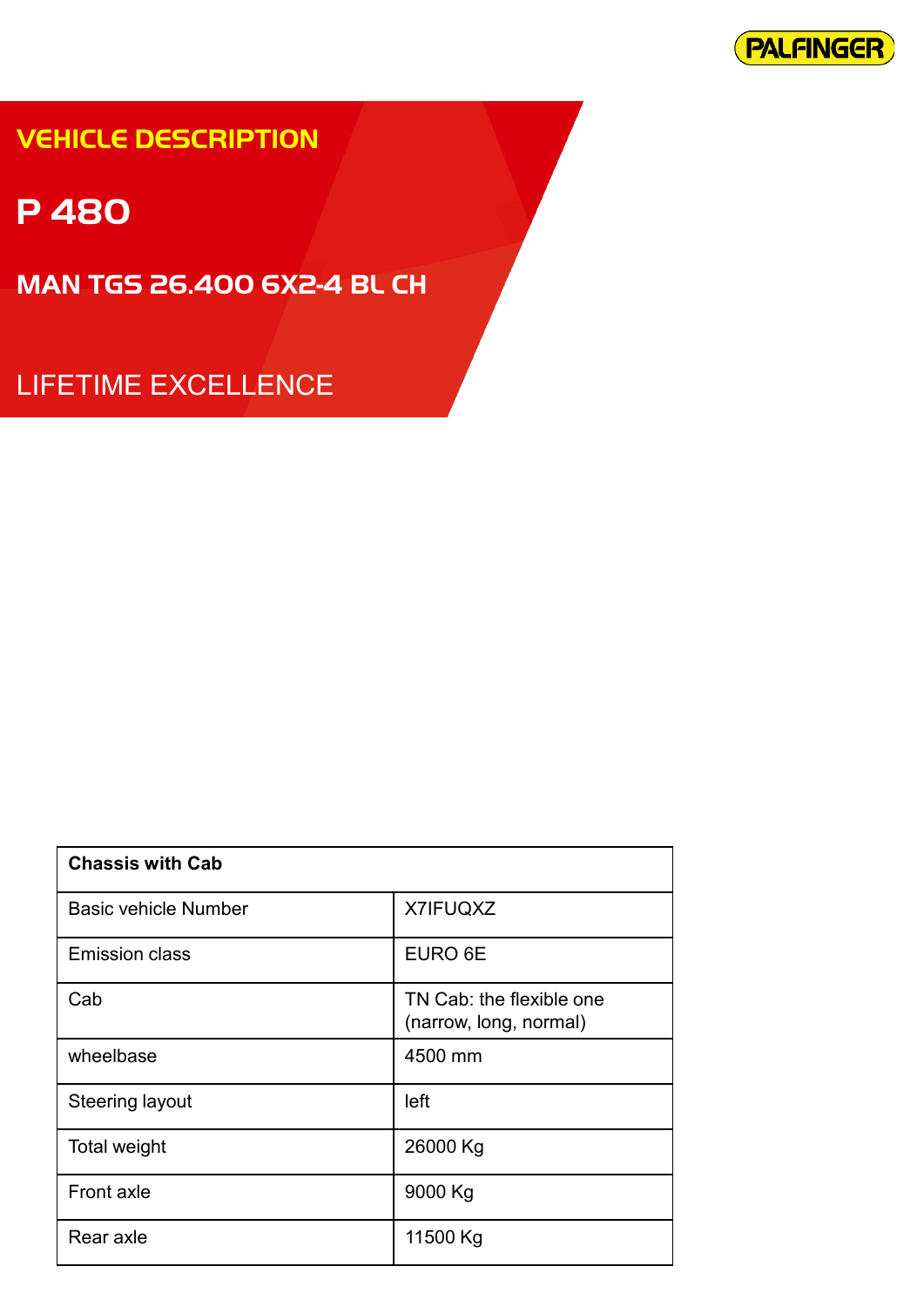







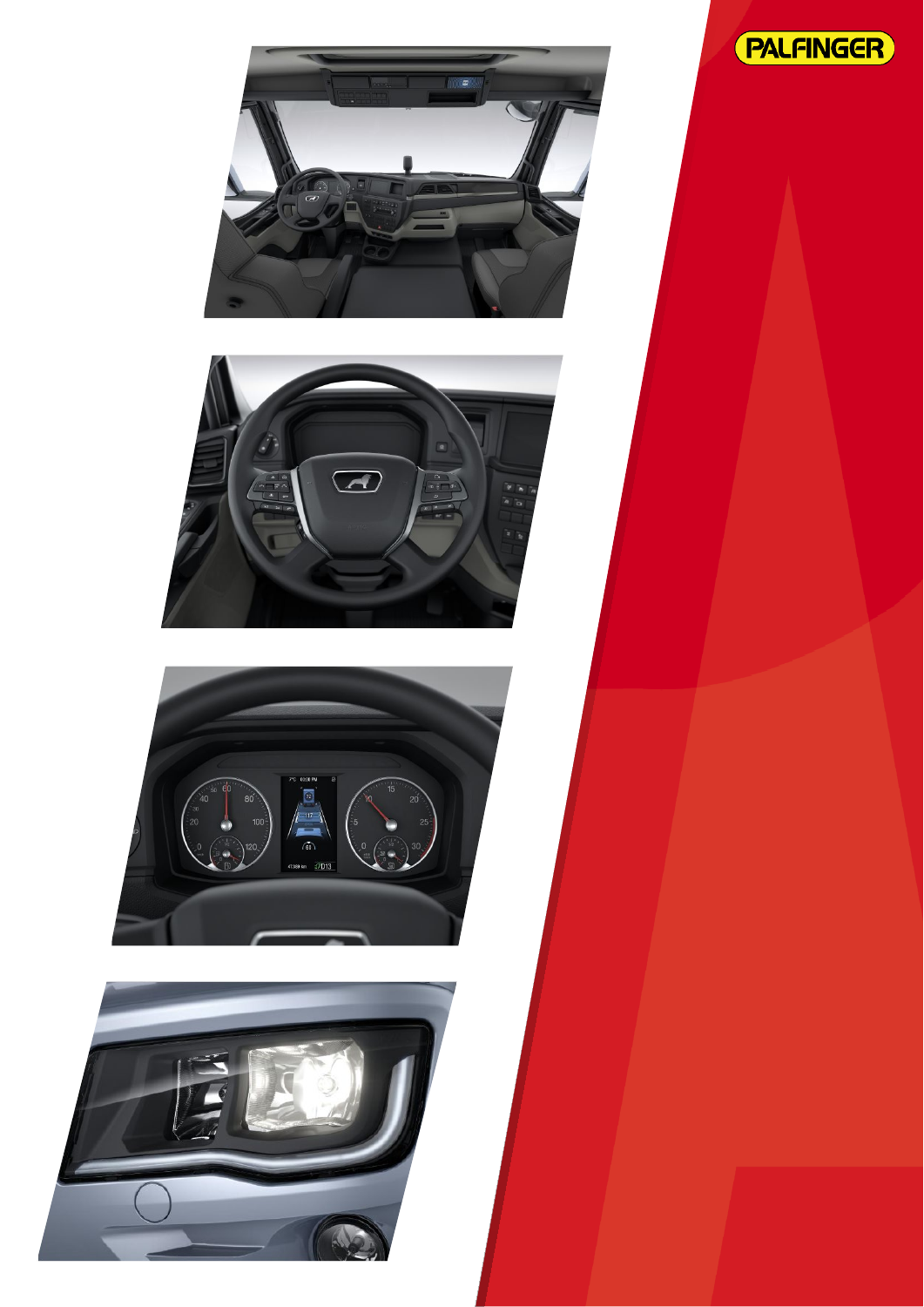

| Equipment TGS 26.400 6x2-4 BL CH |                                                                                           |              |
|----------------------------------|-------------------------------------------------------------------------------------------|--------------|
| <b>Vehicle characteristics</b>   |                                                                                           |              |
| <b>Basic charakteristics</b>     | Chassis                                                                                   | 0P2U9        |
|                                  | Chassis class, heavy                                                                      | OP2UC        |
|                                  | Destination: Italy (IT)                                                                   | OP3GT        |
|                                  | Merchant tonnage 26 t                                                                     | OP8LF        |
|                                  | Basic layout of vehicle, all-round                                                        | <b>OPGCU</b> |
|                                  | Frame type, normal height                                                                 | OP2TS        |
|                                  | Vehicle type, platform truck and chassis (LK)                                             | 0P2UQ        |
|                                  | Left-hand-drive                                                                           | OP3AS        |
|                                  | <b>Right-hand drive</b>                                                                   | 0P3F5        |
|                                  | Vehicle documentation in Italian                                                          | OP2LF        |
|                                  | Labelling in Italian                                                                      | OP8NO        |
|                                  | Cab poisition 640 mm (distance from frame lower edge to<br>cab floor)                     | OPHBE        |
|                                  |                                                                                           |              |
| <b>Registration</b>              | Vehicle approval, N3 class                                                                | 0P3JR        |
|                                  | Maximum speed limiter, 89 km/h, tolerance +1 km/h,<br>electronic, engine speed regulation | 0P2UJ        |
|                                  | Regulation (EC) 595/2009, Euro Vie(heavy commercial<br>vehicle emissions) fullfilled      | OPJPC        |
|                                  | Maximum vehicle noise level, 81 dB in acc. with UN/ECE-R<br>51.03                         | OPGTB        |
|                                  | Height over cab, unloaded up to 4,000 mm                                                  | OPHA1        |
|                                  | Swing out of vehicle rear up to 800 mm/1,000 mm with<br>raised or steered last axle       | OPHDB        |
|                                  | Maximum vehicle width of 2,500 mm checked with respect to<br>relevant chassis components  | <b>OPIOJ</b> |
|                                  |                                                                                           |              |
| <b>Documents</b>                 | Registration documentation, international                                                 | OP3AQ        |
|                                  | Without registration documentation, national                                              | 0P3B0        |
|                                  |                                                                                           |              |
|                                  | Special confirmation, heavy load / municipal operation                                    | 0P3CK        |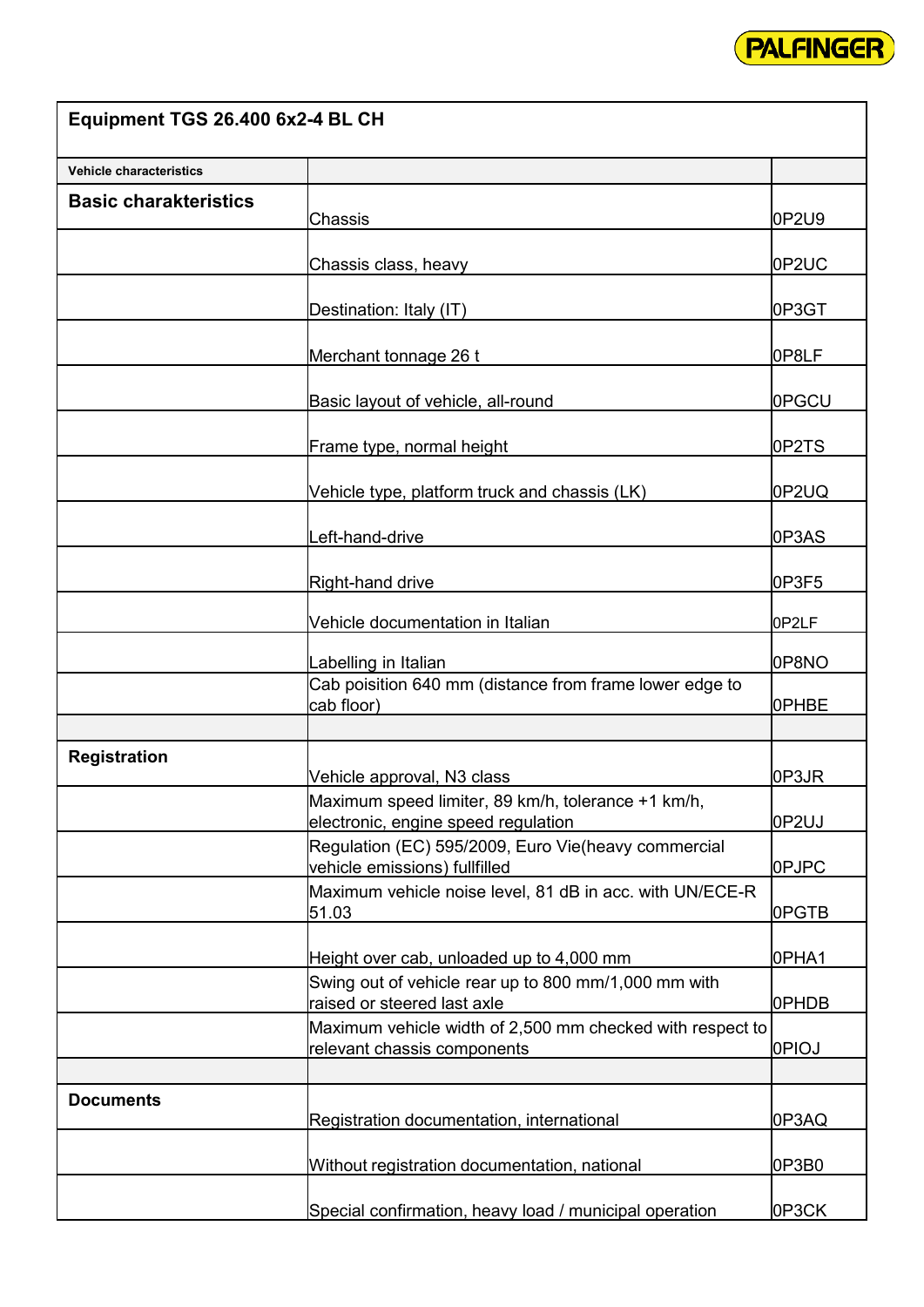

| Equipment TGS 26.400 6x2-4 BL CH              |                                                                                                                         |        |
|-----------------------------------------------|-------------------------------------------------------------------------------------------------------------------------|--------|
|                                               |                                                                                                                         |        |
| <b>Application scope /</b><br>transport tasks | Special applications                                                                                                    | OP6WS  |
|                                               | Increase of the type load capacitiy by 10% (for communal<br>supplement)                                                 | OPOUU  |
|                                               | 220 Skyfilter                                                                                                           | 0P2RR  |
|                                               | Temperate range, vehicle deployment, moderate                                                                           | 0P0G7  |
|                                               | Case hardness of final drive Distribution                                                                               | I0P4F0 |
| <b>Horizontal and vertical</b>                |                                                                                                                         |        |
| loads                                         | 26.000 kg permitted gross load, vertical, nat. appr.                                                                    | 0P5P2  |
|                                               | 26.000 kg permitted gross load, vertical, tech.                                                                         | 0P5TV  |
|                                               | 18.000 kg permitted gross load, vertical, tech. Plus                                                                    | OP8HJ  |
|                                               | 9.000 kg permitted load on front axle, nat. appr.                                                                       | OP5KX  |
|                                               | 9.000 kg permitted load on front axle, tech.                                                                            | 0P5LR  |
|                                               | 9.000 kg permitted load on front axle, tech. Plus                                                                       | 0P8EA  |
|                                               | 11.500 kg permitted load on rear axle NatZu                                                                             | 0P5G7  |
|                                               | 11.500 kg permitted load on rear axle, tech.                                                                            | 0P5IJ  |
|                                               | 12.000 kg permitted load on rear axle, tech. Plus                                                                       | l0P8BP |
|                                               | 7.500 kg permitted load on trailing axle, nat appr.                                                                     | 0P516  |
|                                               | 7.500 kg permitted load on trailing axle, tech.                                                                         | OP5JR  |
|                                               | 8.000 kg permitted load on trailing axle, tech. Plus                                                                    | 0P8CK  |
|                                               | OkN D value                                                                                                             | l0P8XD |
| <b>Notification texts</b>                     | Note: Restricted steerability with engaged differential lock on<br>front axle OPFZN                                     | OPFZN  |
|                                               | Note: Max. 24,000 kg tech. permitted gross weight with<br>engaged off-road reduction ratio in transfer case             | OPFZR  |
|                                               | Note: Difference of more than 2% in FA/RA rolling<br>circumference may lead to perceptible tension in the<br>driveline. | OPHCX  |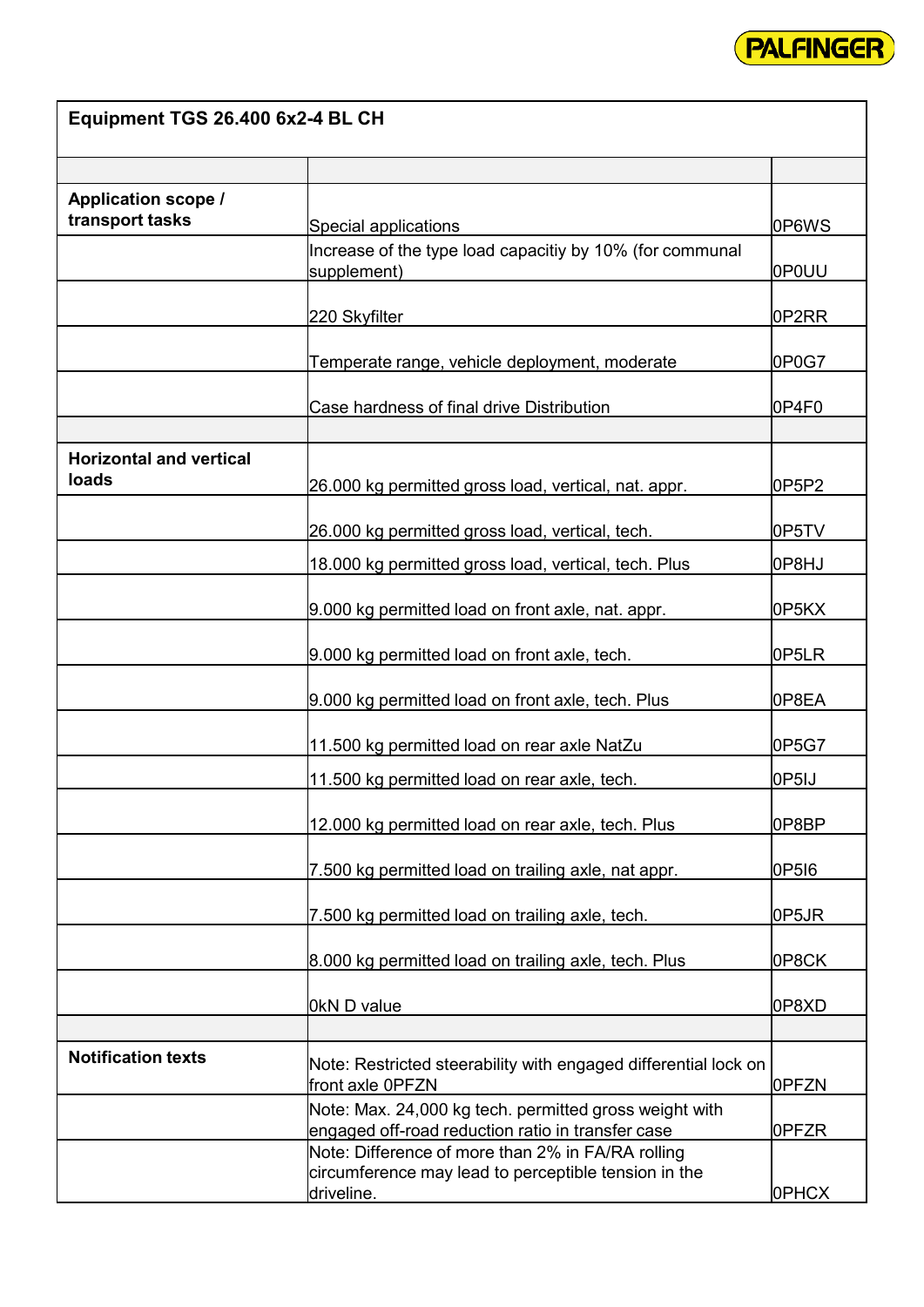

| Equipment TGS 26.400 6x2-4 BL CH               |                                                              |              |
|------------------------------------------------|--------------------------------------------------------------|--------------|
|                                                |                                                              |              |
| <b>Chassis</b>                                 |                                                              |              |
| <b>Vehicle frame</b>                           | Main wheelbase, 4.500 mm                                     | 0P2ZW        |
|                                                | Wheelbase between rear axle and trailing axle, 1.350 mm      | OP3BR        |
|                                                | Frame overhang, rear, 2.4005mm                               | OP3DY        |
|                                                | Main frame side member thickness, 4.5 mm                     | 0P0Y6        |
|                                                | Vehicle rear, straight end of frame                          | OP0XT        |
|                                                | Top coating, chassis                                         | 0P6YC        |
| Exhaust system, air intake                     | Exhaust silencer, side, right                                | OP1BH        |
|                                                | Exhaust, bottom outlet                                       | OP1BL        |
|                                                |                                                              |              |
| <b>Battery cases, batteries,</b><br>alternator | 2 batteries, 12 V, 180 Ah, long-life (EFB), maintenance free | OPGB1        |
|                                                | Three-phase alternator 28 V, 110 A, 3,080 W, LIN             | OP1BZ        |
|                                                | Medium battery box, 2 batteries                              | OP0WU        |
|                                                | Battery box, left                                            | 0P0WO        |
|                                                | Main battery switch, mechanical                              | <b>OPOWF</b> |
|                                                | Fuses                                                        | 0P1V1        |
|                                                | Battery cable extension, 6 m                                 | OPOWI        |
|                                                | Lockable battery box, with padlock                           | OP0WL        |
| <b>Tanks and fuel line</b>                     |                                                              |              |
|                                                | Fuel tank capacity 400 I, right                              | OP4ED        |
|                                                | Fuel tank, right, steel                                      | 0P4GN        |
|                                                | Tank cross-section, right, medium                            | OP4HE        |
|                                                | AdBlue tank capacity 60 I, left                              | OP4CS        |
|                                                | AdBlue tank, left, plastic                                   | 0P4H1        |
|                                                | Fuel tank cap, lockable, ventilated, for master key system   | 0P4H5        |
|                                                | Cap for AdBlue tank, lockable                                | OP4GE        |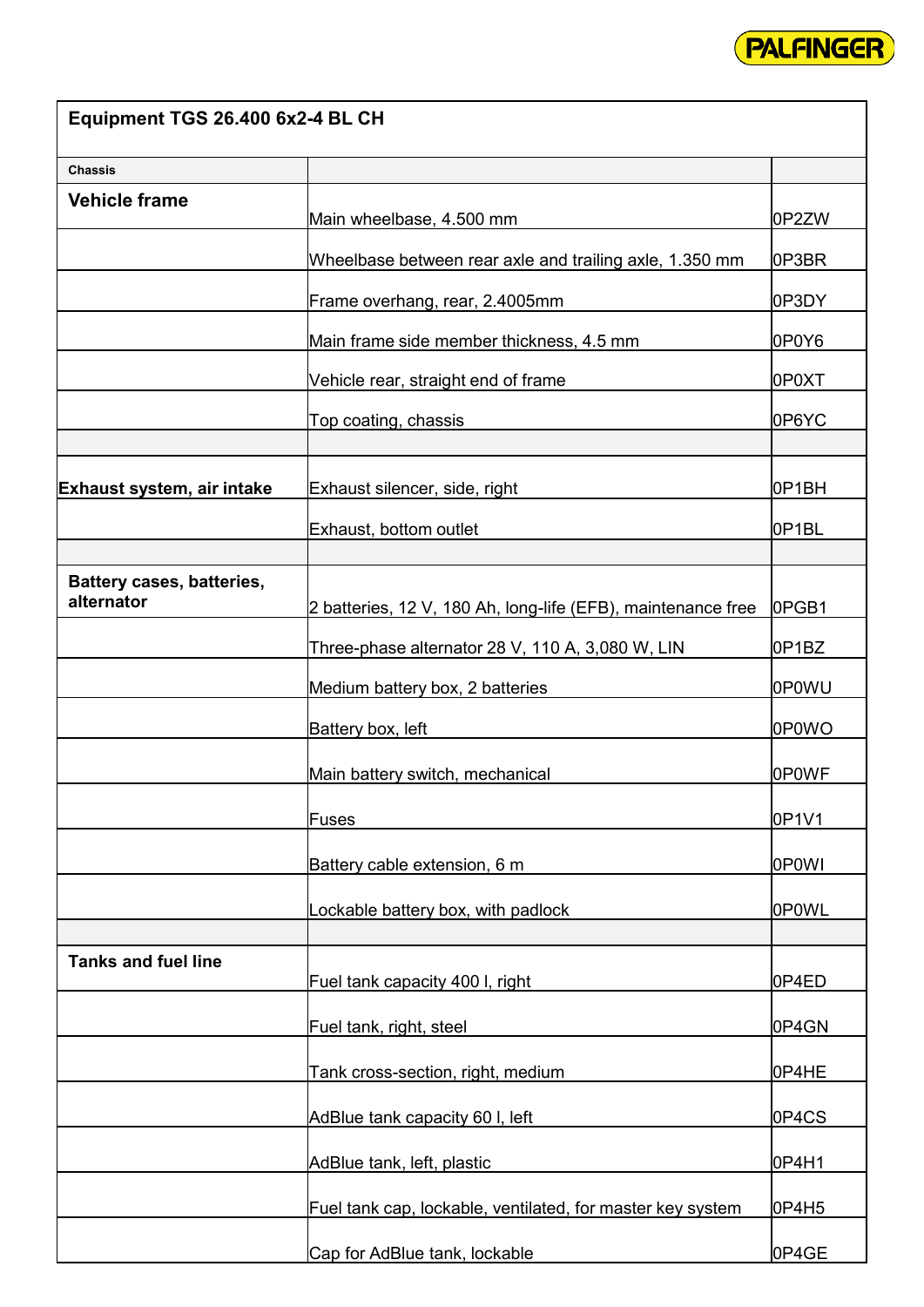

| Equipment TGS 26.400 6x2-4 BL CH                                       |                                                                                              |                    |
|------------------------------------------------------------------------|----------------------------------------------------------------------------------------------|--------------------|
|                                                                        |                                                                                              |                    |
| <b>Frame attachments</b>                                               | Underride protection, front                                                                  | OP1FN              |
|                                                                        | Without working platform                                                                     | OP0VH              |
|                                                                        | Without underride protection, side                                                           | OP1FG              |
|                                                                        |                                                                                              |                    |
|                                                                        | Final cross member, with hole pattern 160 x 100 mm                                           | OP <sub>1</sub> SB |
|                                                                        | Underride protection, rear; round                                                            | OP1FD              |
|                                                                        | Wheel chock, two units, without retaining device, delivered<br>lloose                        | l0P6WX             |
|                                                                        |                                                                                              |                    |
| <b>Pneumatic brakes,</b><br>compressed-air generation,<br>brake system | Air compressor, single cylinder, 360 ccm, with economy<br>system                             | 0P4Y4              |
|                                                                        | Compressed-air treatment, pneumatically controlled                                           | OP0AB              |
|                                                                        |                                                                                              |                    |
|                                                                        | Steel compressed-air tank                                                                    | OP0XH              |
|                                                                        | Electronic brake system (EBS)                                                                | OP0BL              |
|                                                                        | Anti-lock braking system (ABS)                                                               | l0P0BE             |
|                                                                        | Full brake assistant                                                                         | OPOCM              |
|                                                                        | MAN EVBec high-performance engine brake, stages<br>possible                                  | 0P0BW              |
|                                                                        | Disc brakes on front axle                                                                    | 0P119              |
|                                                                        | Disc brakes on rear axle                                                                     | 0P114              |
|                                                                        | Disc brakes on trailing axle                                                                 | 0P118              |
|                                                                        | Parking brake control, next to driver's seat                                                 | 0P3KG              |
|                                                                        | Parking brake with spring-type actuator on rear axles (incl.<br>leading axle/ trailing axle) | OPGBL              |
|                                                                        | MAN Easy Start immobiliser                                                                   | OP1TF              |
|                                                                        | Brake lining thickness display, with brake lining wear warning 0P0BG                         |                    |
|                                                                        | Harmonisation of brake lining wear                                                           | OPOBI              |
| <b>Lights and acoustic signals</b>                                     |                                                                                              |                    |
| on the chassis                                                         | Rear lights                                                                                  | OP2AQ              |
|                                                                        | Emergency braking signal, hazard light activation, automatic OPOCG                           |                    |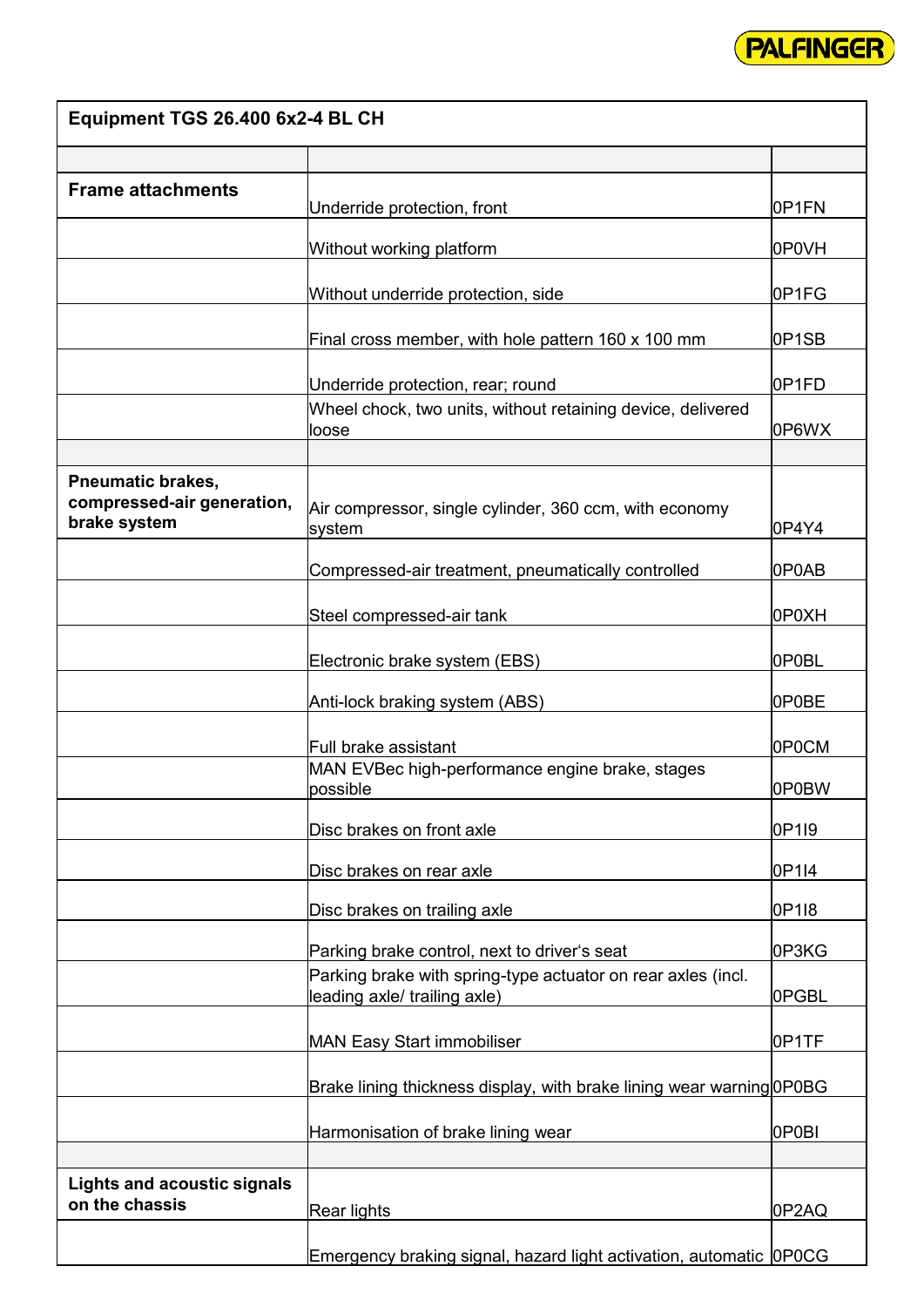

| Equipment TGM TGS 26.400 6x2-4 BL CH                 |                                                                                          |                    |
|------------------------------------------------------|------------------------------------------------------------------------------------------|--------------------|
|                                                      |                                                                                          |                    |
| <b>Lights and acoustic signals</b><br>on the chassis | Light function test                                                                      | 0P2AD              |
|                                                      | Side marker lights, LED                                                                  | OP2BJ              |
| Driveline/running gear                               |                                                                                          |                    |
| Engine, radiator                                     | Diesel engine MAN 1556 LF 17, 294 kW (400 hp) output,<br>1.800 Nm torque, Euro 6e        | OPIAQ              |
|                                                      | Engine, with on-board diagnosis, OBD-E                                                   | 0PHZN              |
|                                                      | Fuel filter, heated, for fuels up to Cleanliness Class 21                                | OPHIF              |
|                                                      | Fuel pre-filter, with oil separator/water trap, with water<br>sensor, heated             | 0P4XP              |
|                                                      | Ventilation, crankcase, closed                                                           | OP8PM              |
|                                                      | Anti-noise skirt, engine                                                                 | 0P2E7              |
|                                                      | Engine cooler, normal length                                                             | OP4XX              |
|                                                      | Front radiator protection, grille                                                        | OP1VP              |
|                                                      | Engine oil dipstick and digital oil level gauge                                          | OP0B6              |
|                                                      | Warning message for engine coolant level, with advance<br>warning                        | <b>IOPOKA</b>      |
|                                                      | Antifreeze, down to -32 °C                                                               | OP0AK              |
|                                                      | Flame-start system                                                                       | OP <sub>0</sub> GD |
|                                                      | Stationary regeneration for catalytic converter, executable<br>only after warning        | OPGCN              |
|                                                      |                                                                                          |                    |
| Gearbox, clutch                                      | MAN TipMatic 12.26 OD                                                                    | 0P6YR              |
|                                                      | Gearbox for increased percentage of overrun during driving<br>operation                  | OPGCL              |
|                                                      | MAN TipMatic actuation, with drop arm, manual (DNR<br>option, switching strategy option) | 0P3KI              |
|                                                      | MAN Idle Speed Driving gearbox function                                                  | 0P0ER              |
|                                                      | Rock-free gearbox function                                                               | OP0EV              |
|                                                      | MAN TipMaticPerformance and Efficiency driving program,<br>up to 70.000 kg               | OPGBZ              |
|                                                      | MAN TipMatic Manoeuvre driving program, manoeuvring<br>feature                           | OPOFI              |
|                                                      | Single-disc clutch, 430 mm, dry                                                          | OPODT              |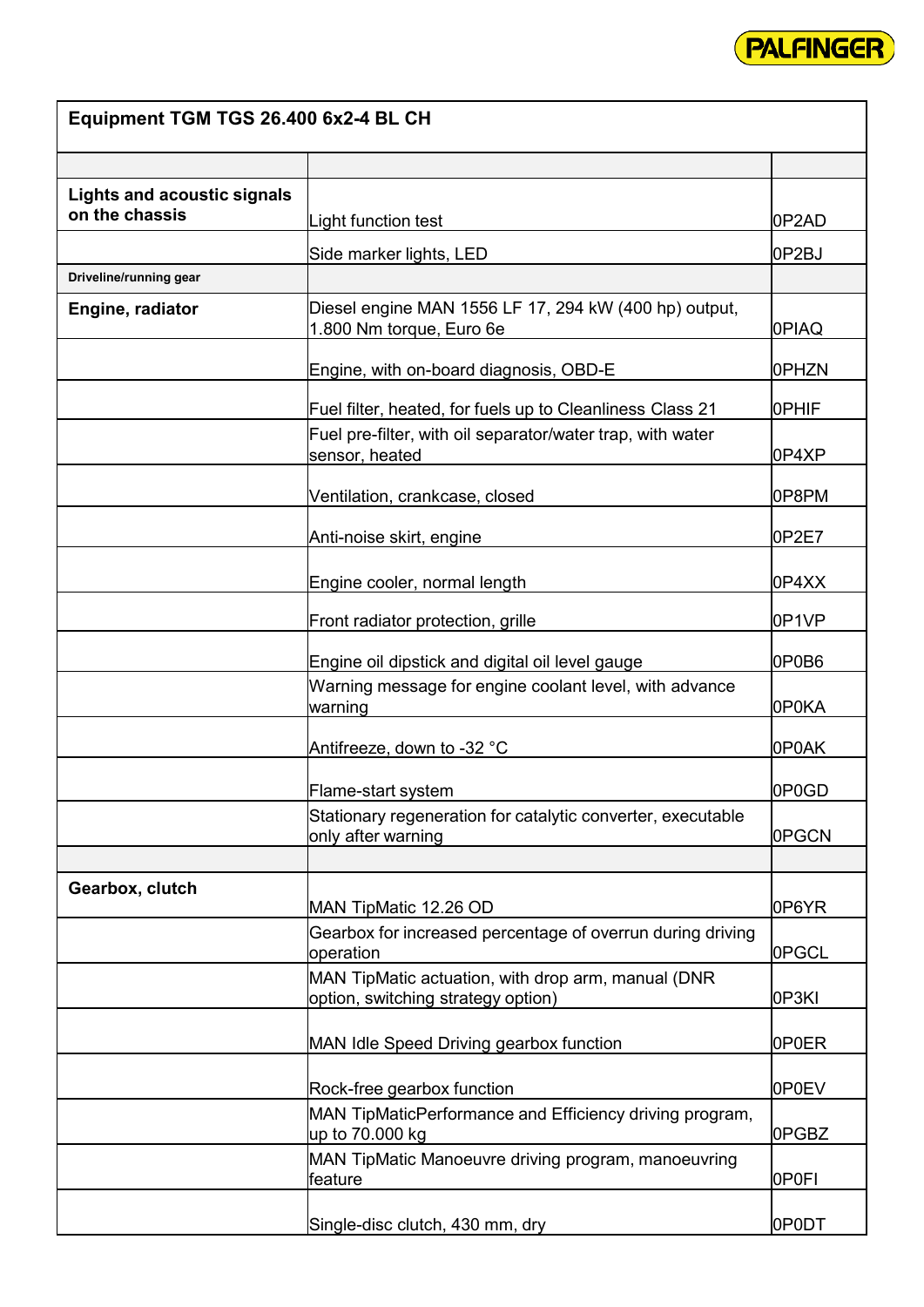

| Equipment TGM TGS 26.400 6x2-4 BL CH |                                                                                              |                                |
|--------------------------------------|----------------------------------------------------------------------------------------------|--------------------------------|
|                                      |                                                                                              |                                |
| <b>Wheels, tyres</b>                 | Required tyre speed index J                                                                  | OPFW <sub>2</sub>              |
|                                      | Front axle tyres Continental 385/65R22.5 HS3 Steering-                                       |                                |
|                                      | <b>Special TL</b>                                                                            | OPJHM                          |
|                                      | Tyre tread i Hybrid HS3+ front axle                                                          | OPJCS                          |
|                                      | Rim type, front axle, steel, single-part                                                     | OPOPO                          |
|                                      |                                                                                              |                                |
|                                      | Rim size, front axle, 10-hole, 11.75x22.5                                                    | OPON <sub>B</sub>              |
|                                      | Wheel nut cover ring, front axle                                                             | OPOPR                          |
|                                      | Tyres for rear axle, Continental 315/80R22.5 i HYBRID HD3                                    |                                |
|                                      | drive-Special TL                                                                             | OPGGJ                          |
|                                      | Rim type, rear axle, steel, single-part                                                      | 0P0OO                          |
|                                      | Rim size, rear axle, 10-hole, 9.00x22.5                                                      | <b>OPOMU</b>                   |
|                                      | Tyres, trailing axle, Continental 315/80R22.5 CONTI<br><b>ECOREGIONAL HS3 Steer-Local TL</b> | <b>OPJGU</b>                   |
|                                      | Tyre tread CONTI ECOREGIONAL HS3, trailing axle                                              | OPJB7                          |
|                                      | Rim type, trailing axle, steel, single-part                                                  | OP0OT                          |
|                                      | Rim size, trailing axle, 10-hole, 9.00x22.5                                                  | OPON7                          |
|                                      | Top coating, rims, steel, white-aluminium                                                    | OP6YL                          |
|                                      | Centring sleeves for rim mounting                                                            | OPHZW                          |
|                                      |                                                                                              |                                |
| <b>Axles</b>                         | $6x2-4$                                                                                      | 0P3B8                          |
|                                      | Steering ratio, indirect                                                                     | OP1JY                          |
|                                      | Steering oil tank with electrical measuring sensor                                           | OP1JV                          |
|                                      | Front axle, 9.200 kg, not driven, cranked, not liftable                                      | OP5EV                          |
|                                      | Mudguard, front axle                                                                         | OP1AT                          |
|                                      | Splash guard mat on mudguard, front axle, longer at bottom                                   | OP <sub>1</sub> X <sub>S</sub> |
|                                      | Rear axle, 13,000 kg, HY axle without drive shaft, straight,<br>not steered, not liftable    | 0P4ZP                          |
|                                      | Twin tyre on rear axle                                                                       | OP <sub>1</sub> HN             |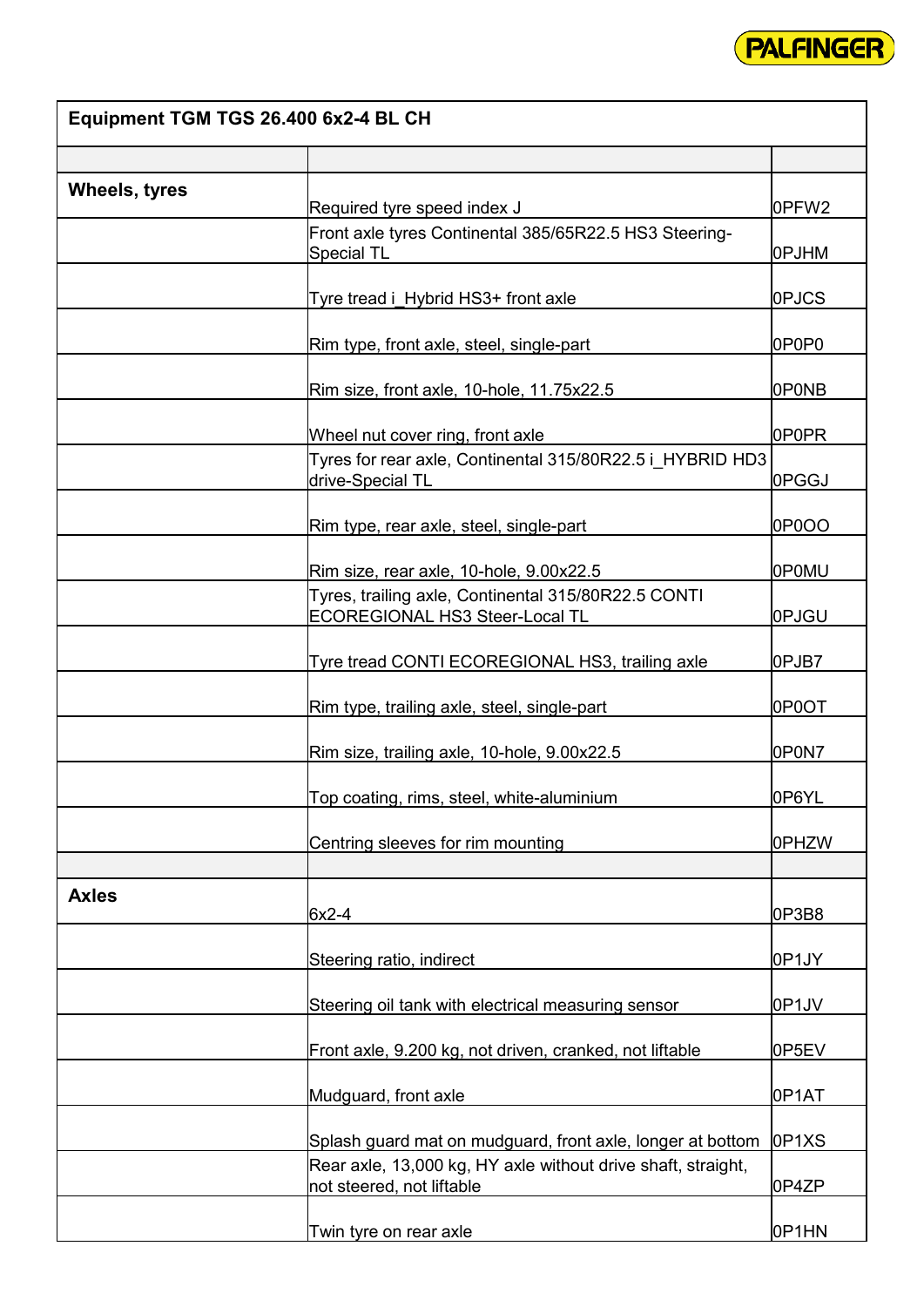

| Equipment TGM TGS 26.400 6x2-4 BL CH  |                                                                                   |                    |
|---------------------------------------|-----------------------------------------------------------------------------------|--------------------|
|                                       |                                                                                   |                    |
| <b>Axles</b>                          | Mudguard, rear axle, upper shell removable                                        | OP1AM              |
|                                       | Splash guard mat on mudguard, rear axle, longer at bottom                         | OP1XK              |
|                                       | Trailing axle, 9.000 kg, not driven, straight, steered, liftable                  | 0P4Z1              |
|                                       | Single tyre on trailing axle                                                      | OP1HP              |
|                                       | Mudguard, trailing axle, with removable upper shell                               | OP1AR              |
|                                       | Splash guard mat on mudguard, trailing axle, longer at<br><b>bottom</b>           | OP <sub>1</sub> XO |
|                                       | Axle ratio, $i = 3.70$                                                            | OPOD <sub>0</sub>  |
|                                       | Differential locks on driven rear axles                                           | OPODI              |
|                                       | Without differential locks, front axles                                           | OPODL              |
|                                       | Mudguard enlargement                                                              | 0P1W5              |
|                                       |                                                                                   |                    |
| Axle control system and<br>suspencion | Suspension type for front axles and driven rear axles,<br>leaf/leaf (BL)          | 0P2YC              |
|                                       | Control unit for electronically controlled air suspension<br>(ECAS)               | 0P3K9              |
|                                       | Lowering of air suspension to buffer with residual pressure<br>control, automatic | OP1KQ              |
|                                       | ECAS parametrization, with auxiliary circuit for suppression<br>of level control  | OP1KW              |
|                                       | Leaf-spring suspension on front axle, parabolic, 3-leaf, steel                    | OP1JE              |
|                                       | Air suspension on rear axle, for high centre of gravity                           | 0P1J6              |
|                                       | Air suspension on trailing axle                                                   | 0P1J8              |
|                                       | Spring load-bearing capacity front axle 9.500 kg                                  | 0P5C4              |
|                                       | Spring load-bearing capacity of rear axle, 13.000 kg                              | OP5BV              |
|                                       | Spring load-bearing capacity of trailing axle, 8.000 kg                           | <b>OP5CD</b>       |
|                                       | Trailing axle relievable, moving-off aid with maximum speed<br>limitation         | OP <sub>1</sub> IM |
|                                       | Shock absorbers on front axle, reinforced                                         | 0P1M6              |
|                                       | Shock absorbers on rear axle for high cenre of gravity                            | OP1LR              |
|                                       | Shock absorbers on trailing axle                                                  | OP <sub>1</sub> LV |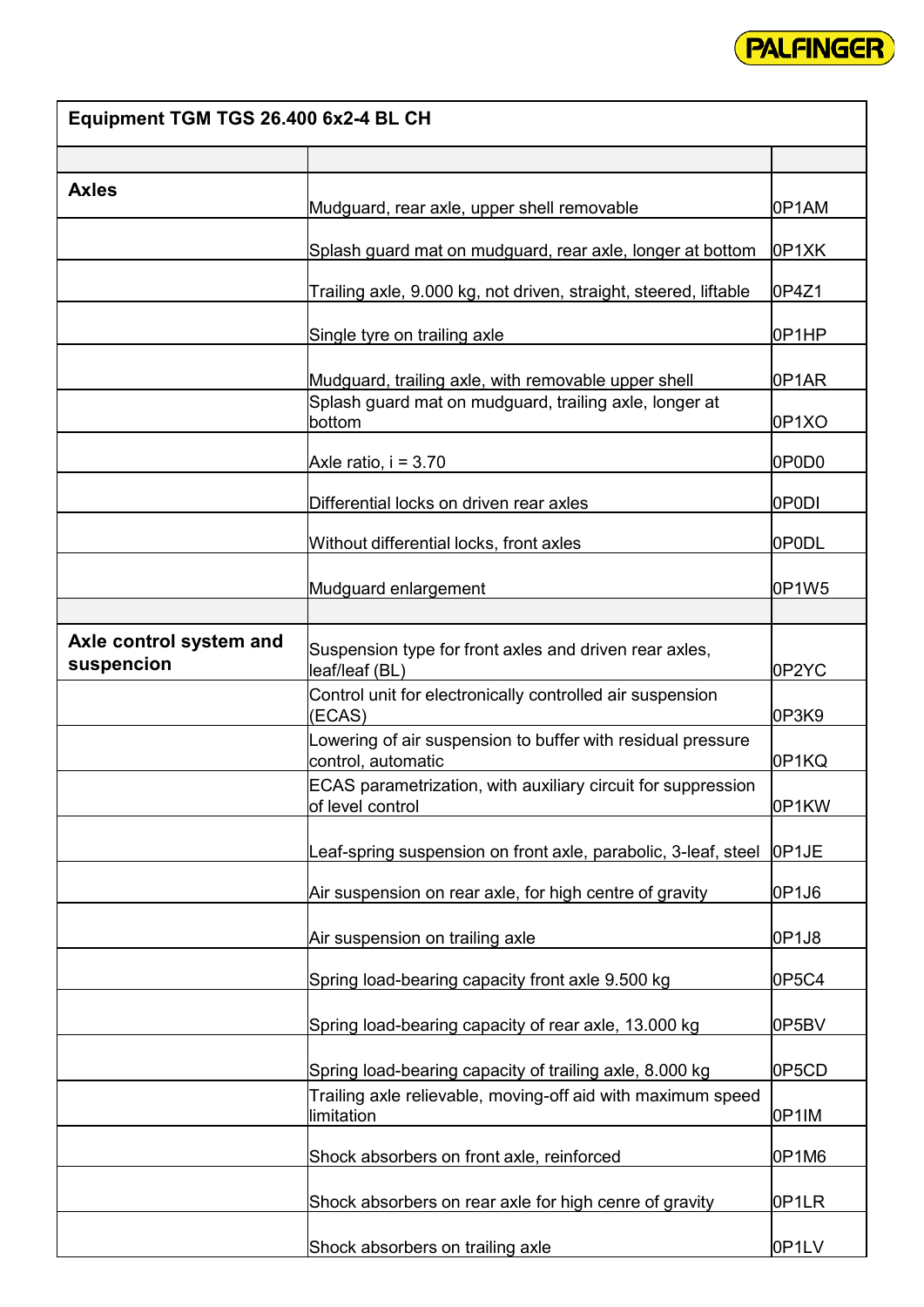

| Equipment TGS 26.400 6x2-4 BL CH      |                                                                                                                 |       |
|---------------------------------------|-----------------------------------------------------------------------------------------------------------------|-------|
|                                       |                                                                                                                 |       |
| Axle control system and<br>suspencion | Rear axle shock absorbers, below upper edge of the frame<br>(e.g, for roll-off skip loader or high.volume body) | 0P1L2 |
|                                       | Stabiliser, front axle                                                                                          | OP1LD |
|                                       | High-load roll stabilization for rear axle (stabilizer and four-<br>point link)                                 | 0P1L8 |
|                                       | Stabiliser, trailing axle                                                                                       | OP1LL |
|                                       | Axle location system not as wishbone                                                                            | 0P6ZY |
| Cab and cab exterieur                 | Top coating, cab                                                                                                | OP6YB |
|                                       | Textured coating, bumper, plastic                                                                               | 0P6YQ |
|                                       | Textured coating, step units                                                                                    | 0P6X9 |
|                                       | Textured coating, mudguard, behind cab                                                                          | OP6YG |
|                                       | TN cab: the flexible one (narrow, long normal height)                                                           | OP2DF |
|                                       | Cab mount, Basic                                                                                                | 0P1V8 |
|                                       | Cab tilt mechanism, manual                                                                                      | 0P1V6 |
|                                       | Tilting roof/mechanical                                                                                         | OP1VW |
|                                       | Bumper, steel, 3 pieces                                                                                         | OP1SG |
|                                       | Front step, integrated, with grab option                                                                        | OP1VE |
|                                       | Windscreen, composite safety glass, tinted                                                                      | 0P1X0 |
|                                       | No sunblind, in front of windscreen                                                                             | OP1WJ |
|                                       | Wiper system for windscreen                                                                                     | 0P1WG |
|                                       | Wiper activation, automatic, with rain sensor (automatic<br>wipers)                                             | OP1UM |
|                                       | Step unit, rigid                                                                                                | OP1UZ |
|                                       | Central locking, with remote control                                                                            | 0P1WR |
|                                       | Vehicle key, 4 units                                                                                            | OP3JU |
|                                       | No door extension                                                                                               | OP1WV |
|                                       | Door windows, tinted                                                                                            | 0P1WO |
|                                       | Door window, safety glass                                                                                       | OP1WM |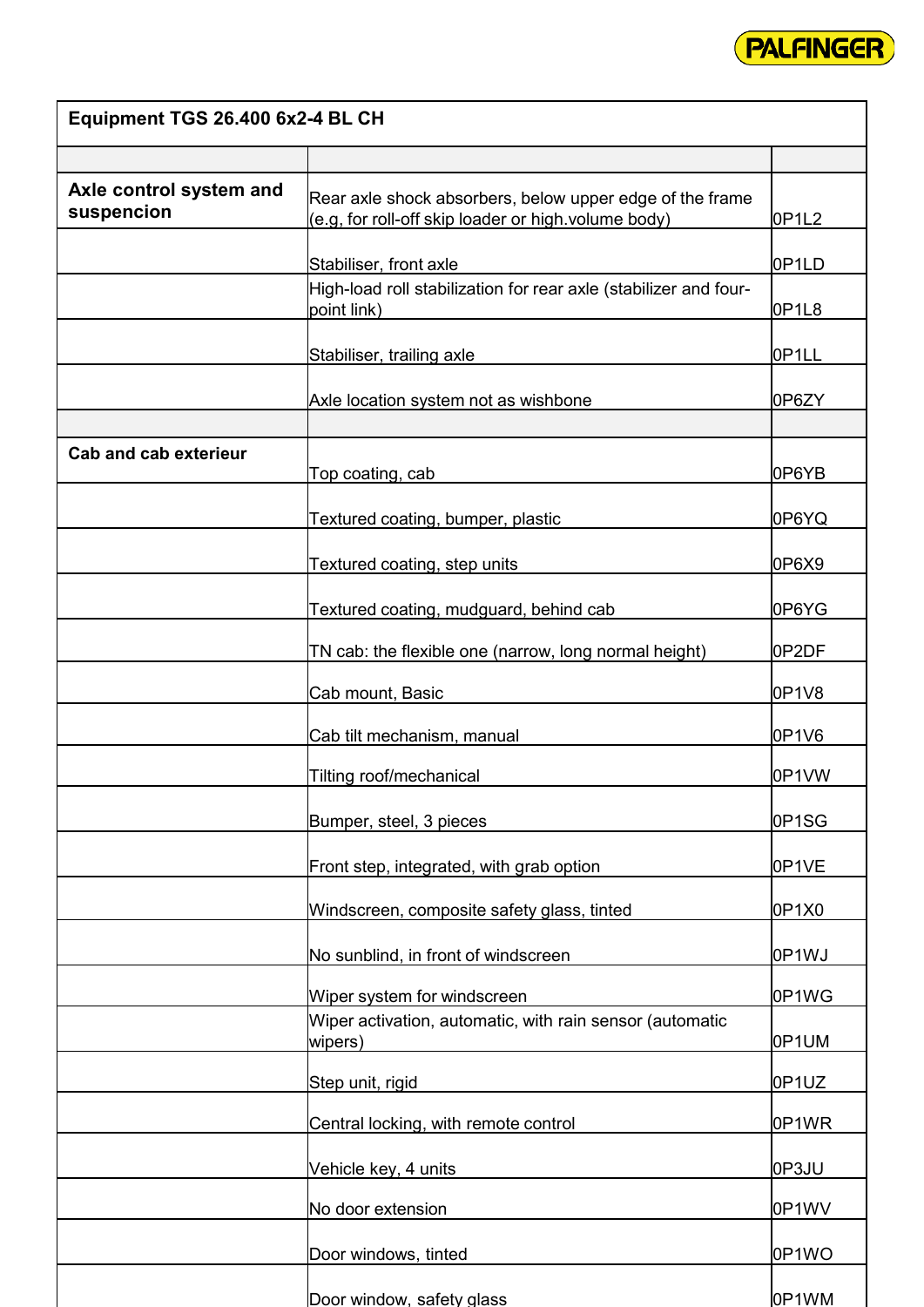

| Equipment TGS 26.400 6x2-4 BL CH                      |                                                                                    |       |
|-------------------------------------------------------|------------------------------------------------------------------------------------|-------|
|                                                       |                                                                                    |       |
| <b>Lights and acoustic signals</b><br>on cab exterior | Front headlights, H7                                                               | 0P1ZN |
|                                                       | Daytime driving lights with lights, H7                                             | OP2BO |
|                                                       | Fog lights, H7                                                                     | 0P2AH |
|                                                       | Headlight beam regulator, manual                                                   | OP2AC |
|                                                       | Assisted high-beam headlight                                                       | OP1ZH |
|                                                       | Driving-light control, automatic, with light sensor 0P1ZE                          | OP1ZE |
|                                                       | Contour lights, LED 2 units                                                        | 0P2BS |
|                                                       | Comfort indicator function, can be activated 0P1ZW                                 | 0P1ZW |
|                                                       | Turn signal lights, sides, bulb                                                    | 0P1Z6 |
|                                                       | Horn, two-tone, electrical                                                         | 0P1W1 |
|                                                       | Revolving beacons, LED, yellow (individua LEDs light up in<br>cascades, revolving) | OP2BD |
|                                                       | 2 revolving beacons on cab roof, 1 right and 1 left                                | 0P2B3 |
|                                                       |                                                                                    |       |
| <b>Mirrors and mirror</b><br>replacements             | Exterior rear-view mirror, electrically adjustable                                 | 0P2CB |
|                                                       | Mirror housing, not painted                                                        | 0P2CP |
|                                                       | Rear-view mirror arms, suitable for body width 2,500 mm to<br>2,600 mm             | OP2CT |
|                                                       | Kerb mirror, right, electrically adjustable                                        | 0P2CG |
|                                                       | Front mirror, mechanical adjustment                                                | OP2CJ |
|                                                       | Preparation for rear-view camera, 2 units, one camera linked<br>to reverse gear    | 0P2D3 |
|                                                       | Extension for preparation for rear-view camera, connection<br>behind cab           | 0PHIK |
|                                                       |                                                                                    |       |
| <b>Seats</b>                                          | Seat covers, fabric, Comfort                                                       | 0P2PO |
|                                                       | Comfort driver's seat, air-sprung                                                  | 0P2P2 |
|                                                       | Adjustment of seat belt height, driver's seat                                      | 0P4XQ |
|                                                       | Co-driver's seat, not sprung, length, height and backrest<br>adjustment            | 0P2OP |
|                                                       | Indicator, seat belt, 1st row of seats, acoustic and visual                        | 0P8L1 |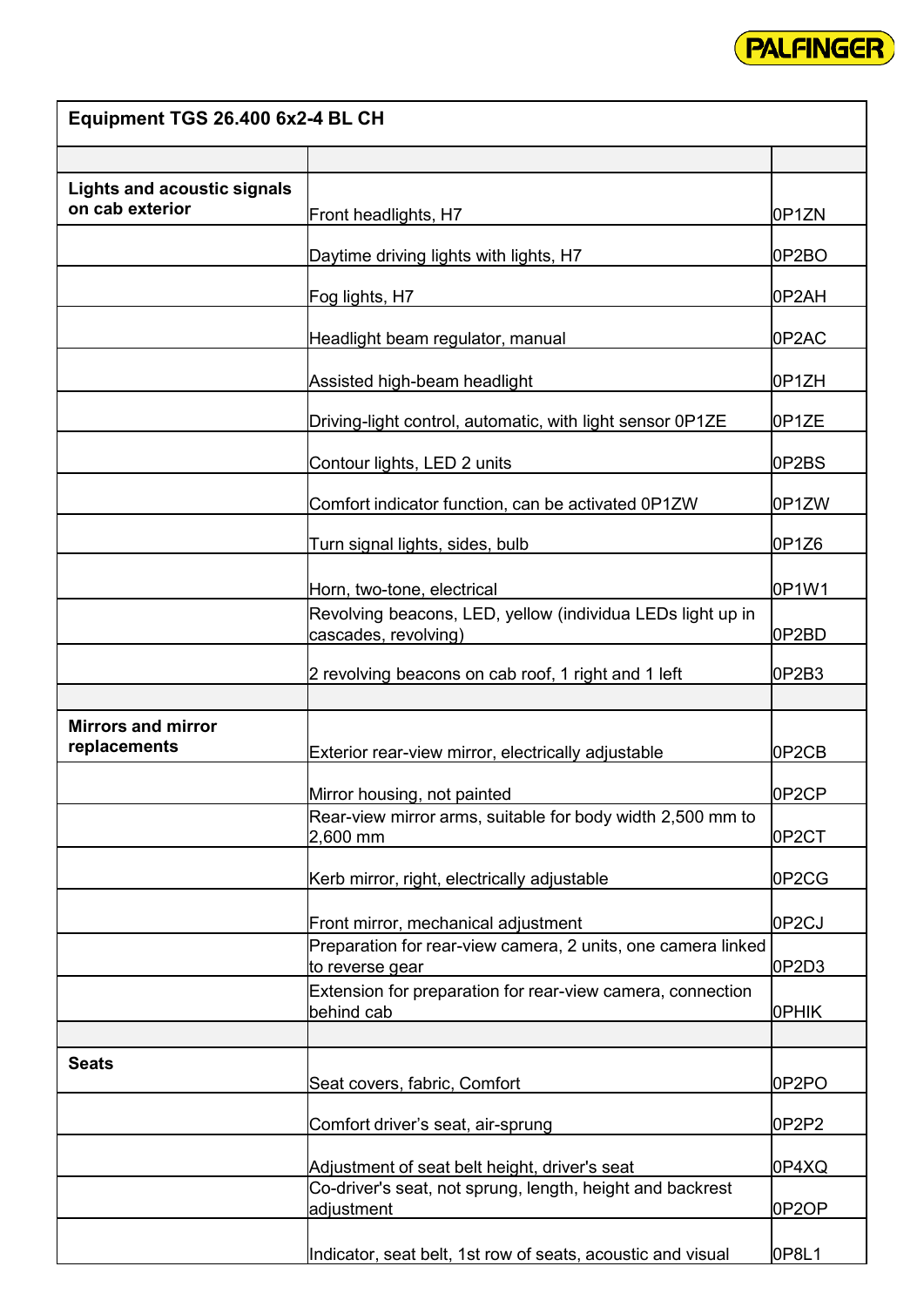

| Equipment TGS 26.400 6x2-4 BL CH                   |                                                                                                              |                   |
|----------------------------------------------------|--------------------------------------------------------------------------------------------------------------|-------------------|
|                                                    |                                                                                                              |                   |
| Driver's workplace                                 | Multi-function steering wheel, adjustable height and angle                                                   | OP2GD             |
|                                                    |                                                                                                              |                   |
|                                                    | Steering wheel, with parking position                                                                        | OP2GE             |
|                                                    | Steering lock                                                                                                | OP3JZ             |
|                                                    | Instrumentation, Basic km/h                                                                                  | OP3L3             |
|                                                    | Tachograph, digital, with telecommunication (as per DSRC),<br><b>CONTINENTAL</b>                             | OP5DV             |
|                                                    | Tachograph, calibrated                                                                                       | 0P2KG             |
|                                                    | Remote download for digital tachographs                                                                      | OP2JJ             |
|                                                    | Preparation for Toll Collect toll recording system                                                           | OP2MT             |
|                                                    | Driving hours monitor (indicator in instrumentation)                                                         | <b>OPBZH</b>      |
|                                                    | Socket. Cab centre, 2 units, 12 V and 24 V                                                                   | OP2HX             |
|                                                    | Stowage compartment, open with two USB sockets, 5 V,<br>charging only, to the right of climate control panel | OPGT7             |
|                                                    | 2 pull-out cup holders in instrument panel                                                                   | OP2FA             |
|                                                    | Single DIN slots, 4 units, roof space, front                                                                 | OP2FJ             |
| <b>Cab air-conditioning</b><br>system, climatronic | Air-conditioning system, manual                                                                              | OP2NU             |
|                                                    |                                                                                                              |                   |
| <b>Bunk area</b>                                   | Bunk, bottom, with slatted support                                                                           | 0P2GX             |
|                                                    |                                                                                                              |                   |
|                                                    | Bunk Mattress, bottom, 70 mm<br>Storage box, rear, left, accessible from outside with flap and               | OP <sub>2GL</sub> |
|                                                    | from inside with suspended tray                                                                              | OP2HI             |
|                                                    | Storage box, rear, right, acessible from outside with flap and<br>from inside with suspended tray            | 0P2H5             |
|                                                    |                                                                                                              |                   |
| <b>Cab interior</b>                                | Colour scheme for interior styling, dark                                                                     | 0P216             |
|                                                    | Interior styling analogous to colour scheme                                                                  | OPGBT             |
|                                                    | Windscreen roller blind, internal                                                                            | OP2FE             |
|                                                    | Interior light, central                                                                                      | OPHA6             |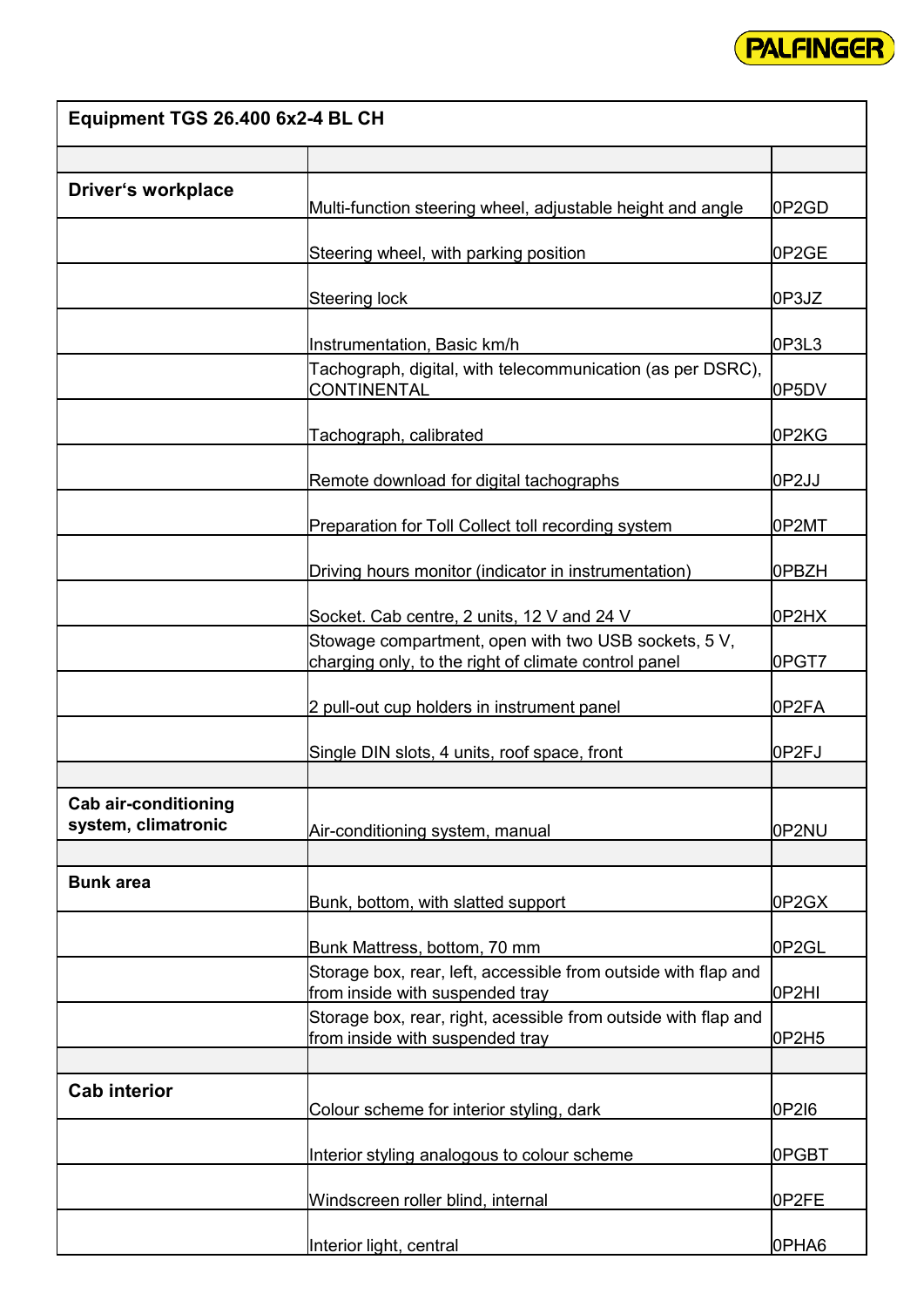

| Equipment TGS 26.400 6x2-4 BL CH |                                                                                                  |       |
|----------------------------------|--------------------------------------------------------------------------------------------------|-------|
|                                  |                                                                                                  |       |
| <b>Cab interior</b>              | Reading light, 2 units, 1 on driver's side and 1 on co-driver's<br>side 0P2IR                    | 0P2IR |
|                                  | Entry lighting 0P2IO                                                                             | 0P2IO |
|                                  | Door interior cladding, washable 0P2IA                                                           | 0P2IA |
|                                  | Drawer, 1 unit, instrument panel in middle section                                               | OP2HJ |
|                                  | Storage compartment, below the bunk, with bulkhead                                               | OP2HH |
|                                  | Grab handle, above door, internal, 2 units, 1 right and 1 left                                   | 0P2G2 |
|                                  | Entry handles, standard                                                                          | OPHPK |
| <b>Accessoires and tools</b>     | Jack, 25.000 kg                                                                                  | 0P3F9 |
|                                  | Vehicle toolkit                                                                                  | 0P2TX |
|                                  | Warning triangle, 1 units                                                                        | OP3FI |
|                                  | First aid kit                                                                                    | 0P3F3 |
|                                  | Window cleaning set                                                                              | OP3CI |
|                                  | Hazard warning light, 1 units, with continuous light function                                    | OP3FF |
| <b>Intelligent Truck</b>         |                                                                                                  |       |
| <b>Assistance systems</b>        | Electronic Stability Program (ESP)                                                               | OP1TN |
|                                  | Anti-slip control (ASR)                                                                          | 0P1T2 |
|                                  | Tempomat (cruise control, CC)                                                                    | OP1TR |
|                                  | Road speed limiter, adjustable, limiter (engine speed<br>regulation)                             | 0P0C3 |
|                                  | Advanced Emergency Brake Assist (EBA)                                                            | 0P1U3 |
|                                  | Lane Guard System (LGS) 0P1TT                                                                    | OP1TT |
| <b>Infotainment / Radio</b>      | ICS rotary/push controller (Interior Control System), with<br>direct access buttons and touchpad | OP3KV |
|                                  | MMT infotainment system, Advanced Mid                                                            | 0P2M0 |
|                                  | MAN Advanced sound system with subwoofer                                                         | OP2MI |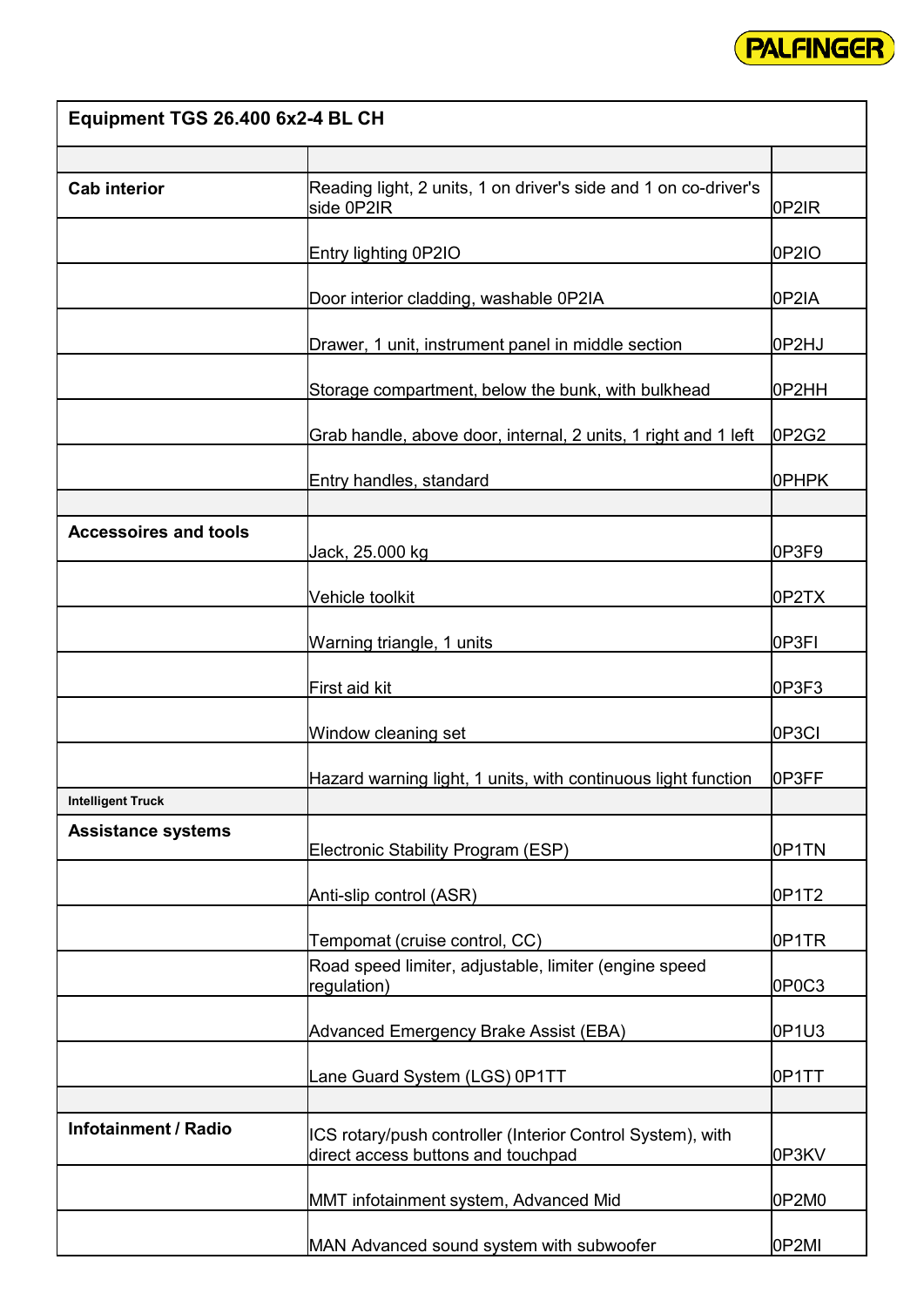

| Equipment TGS 26.400 6x2-4 BL CH            |                                                                                                                                                 |              |  |
|---------------------------------------------|-------------------------------------------------------------------------------------------------------------------------------------------------|--------------|--|
|                                             |                                                                                                                                                 |              |  |
| <b>Infotainment / Radio</b>                 |                                                                                                                                                 |              |  |
|                                             | Europe and Russia navigation map                                                                                                                | 0P2MX        |  |
|                                             | Online traffic for navigation function                                                                                                          | 0P2N4        |  |
|                                             | <b>MAN TeleMatics</b>                                                                                                                           | OP2MO        |  |
|                                             |                                                                                                                                                 |              |  |
|                                             | Smartphone integration                                                                                                                          | <b>OP2NE</b> |  |
|                                             | MAN app integration                                                                                                                             | OP2MC        |  |
| <b>Bodies/Interfaces</b>                    |                                                                                                                                                 |              |  |
| Interfaces to semitrailer                   | Without trailer brake connection behind cab                                                                                                     | 0P1O3        |  |
|                                             | No fifth-wheel coupling                                                                                                                         | l0P1RJ       |  |
|                                             |                                                                                                                                                 |              |  |
| Interfaces to semitrailer                   |                                                                                                                                                 |              |  |
|                                             | Without trailer/towling coupling on final cross member                                                                                          | 0P1NQ        |  |
|                                             | Preparatio9n for towing coupling on final cross member                                                                                          | 0P1SP        |  |
|                                             | Without trailer brake connection at end of frame, centre                                                                                        | 0P1O0        |  |
|                                             | Without trailer socket at frame end                                                                                                             | OP1OW        |  |
|                                             |                                                                                                                                                 |              |  |
|                                             | Without trailer socket for anti-lock brake system (ABS)                                                                                         | 0P1O9        |  |
| Ex works bodies and<br>interfaces to bodies | Interface for data exch. with body (customer-specific control<br>module) and engine intermediate speed control (ZDR),<br>behind cab front panel | l0P2NA       |  |
|                                             | Display of workshop data for body, control module for ext.<br>data exchange (customer-specific control module) with body                        |              |  |
|                                             | functions                                                                                                                                       | 0P2J3        |  |
|                                             | Electrical preparation for keypad, body control                                                                                                 | OPINX        |  |
|                                             |                                                                                                                                                 |              |  |
| <b>PTOs</b>                                 | PTO, gearbox-dependent, type NTX /10b, with flange,                                                                                             |              |  |
|                                             | f=1.38, position approx. 3:30 o'clock                                                                                                           | 0P6XB        |  |
|                                             | PTO, gearbox-dependent, continuous operation                                                                                                    | OP4VJ        |  |
|                                             | PTO, gearbox-dependent, shiftable                                                                                                               | I0P4X9       |  |
|                                             | Function parameters for PTO, gearbox-dependent,<br>stationary operation                                                                         | l0P4WO       |  |
|                                             | Gearbox shift blocking for PTO operation, electric/electronic                                                                                   | OP4VU        |  |
|                                             | Sector-specific parameterisation, general                                                                                                       | 0P4X0        |  |